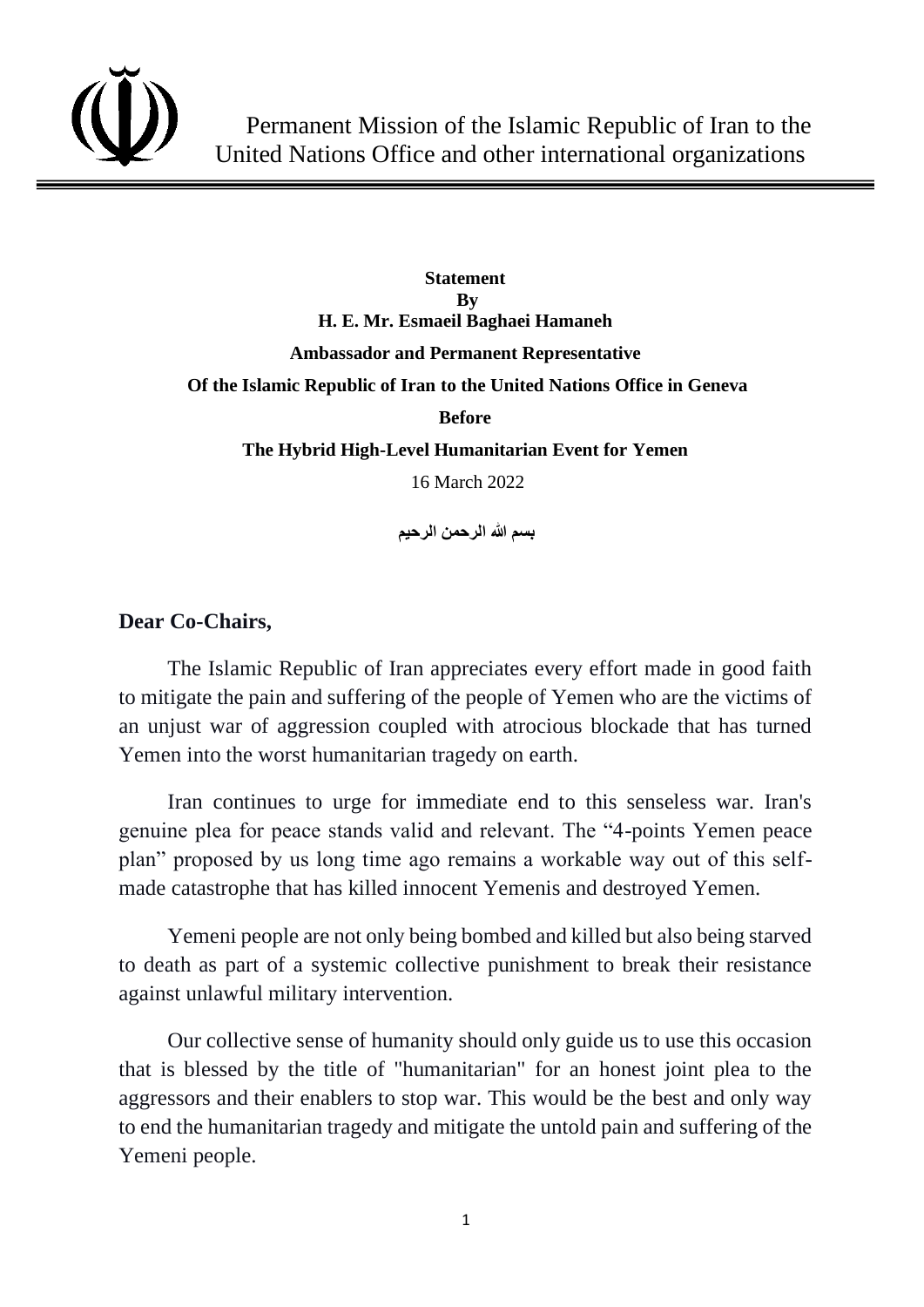

## **Distinguished delegates,**

A durable and sustainable peace in Yemen must be ensured by the immediate cessation of the blockade and facilitation of fair access to the humanitarian assistance across the country indiscriminately, including by reopening of San'a airport as a main hub for distribution of humanitarian aids. Ending the blockade should be prioritized in pair with immediate cessation of military intervention.

In an effort to quell the overwhelming deteriorating situation in the region, Iran has tried its best to send humanitarian aids to Yemen over the course of the crisis. Unfortunately, such efforts were either hindered by the so-called Coalition or delayed by international verification authorities.

The war enablers must refrain from fishing in troubled waters and stop selling arms and ammunitions to kill innocent civilians and ruin properties.

Financial contributions to fund basic humanitarian aids, including through this pledging, are very much appreciated but it should not be used as smokescreen by certain sponsors to carry on with their campaign of bombardment and military aggression.

## **I thank you.**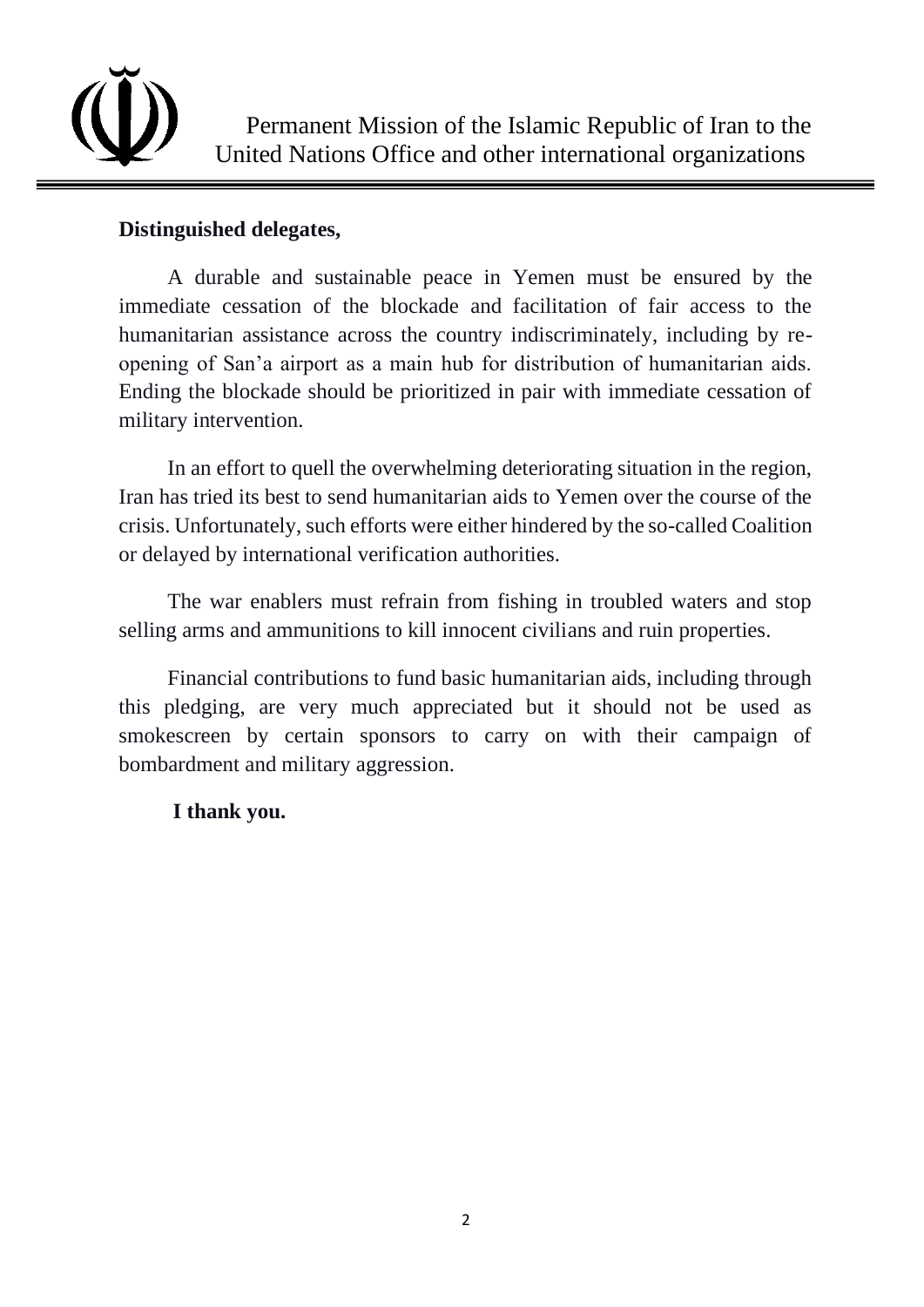

**Intervention**

**In exercise of right of reply in response to representative of Saudi Arabia** 

**By**

**Representative of the Islamic Republic of Iran**

**Before**

**High-level Pledging Event for the Humanitarian Crisis in Yemen**

**Geneva, 16 March 2022**

**بسم هللا الرحمن الرحیم** 

I requested to exercise right of reply to respond to allegations against my delegation by representative of Saudi Arabia.

Old habits die hard; the representative of Saudi Arabian, the actor that is the main reason why we are here struggling to address the catastrophic humanitarian situation in Yemen, named my beloved country Iran. Addiction to shifting blame has blinded our Saudi friends. Yemeni people are defending their country, their human dignity, their freedom, their right to self-determination and their God-given right to live in peace, against Saudi led war of aggression. For the past 7 years, the Saudis are repeating the same big lie but repeating a lie will not turn it into a fact. Iran's support for the people of Yemen comes from our principles that are based on Islamic precepts, human values and international law. We only say please do not kill and maim your innocent brothers and sisters in Yemen. Does it mean that Yemeni resistance is programmed by Iran?! Can any decent observer with modest sense of humanity accept such an absurd allegation?!

Let me be clear: Yemenis are defending themselves and they do not need to get permission from any one, being it Iran or any other actor, to exercise such a basic God given right.